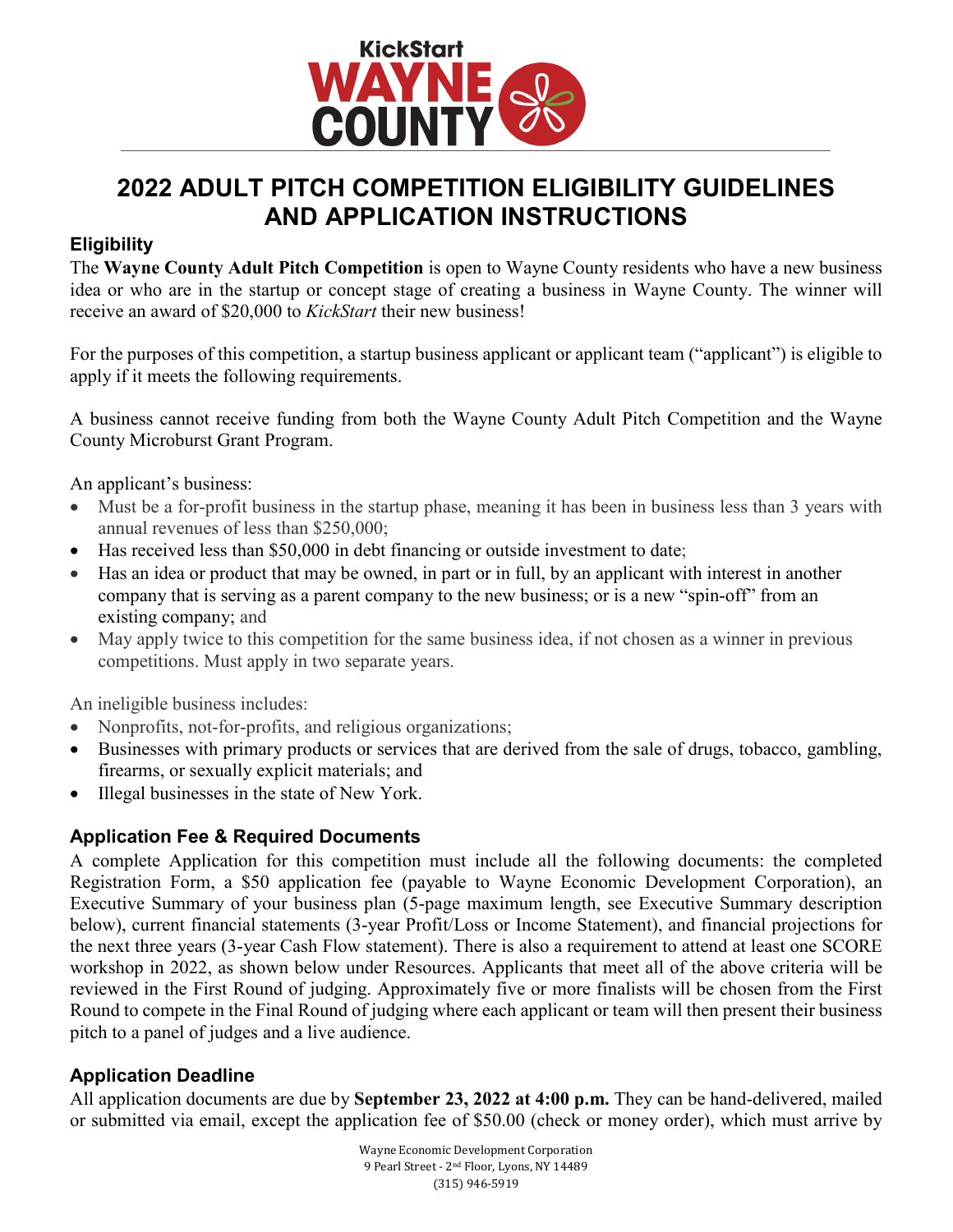

mail or be hand-delivered. Submission and payment instructions are on the Registration Form. This information can also be found on the *Small Business Assistance* web page located at [www.wedcny.com.](http://www.wedcny.com/)

#### **Resources from Business Development Partners**

Wayne Economic Development Corporation (WEDC) is the main sponsor of this competition. We have gathered together many resources to assist applicants with the development of an Executive Summary, a business plan and financial statements. Some of these Resources are listed below.

- **1. SCORE Workshops**: There are many **free** workshops available to applicants. These workshops will cover how to start a small business, develop a business plan, and implement marketing. **All applicants are required to complete at least one SCORE workshop in 2022 before submitting the application materials.** For links to available workshop dates, times and registration go to [www.wedcny.com,](http://www.wedcny.com/) click on *Small Business Assistance* page or Pitch icons and scroll to Adult Pitch Resources. If the schedule is not on the website, contact Katie Bronson at [KRBronson@co.wayne.ny.us](mailto:KRBronson@co.wayne.ny.us) .
- **2. SCORE Mentors:** For a private meeting with a SCORE mentor, please use this website to schedule your own meeting. [www.greaterrochester.score.org](http://www.greaterrochester.score.org/)
- **3. SBDC Counseling:** The New York Small Business Development Center (NYSBDC) provides small business owners and entrepreneurs in New York with one-to-one business counseling, training, and business research. All advisement is free and confidential. For more information go to <http://www.nyssbdc.org/> and start by making an appointment with a Certified Business Advisor.

#### **Executive Summary Description**

An Executive Summary is only one part of a full business plan. However, it is a critical component of the business planning process since it aims to clearly summarize and outline the business model, target market, promotion plan, business competitors, proposed staff and financial analysis for the new venture. Here are the major components that must be in your Executive Summary.

- **Business Concept**  Describe the service or product your business focuses on, or what you intend to do or sell.
- **Target Market** Describe the customer base that you will be targeting and how your business will serve the target market.
- **Business Model**  Describe your products or services and what will make them appealing to the target market.
- **Marketing Plan** Describe how you plan to reach your customers and sell them your product or service.
- **Competition** Describe who your competition is and your strategy for gaining market share. Describe your competitive advantage and what you will offer to customers that your competitors do not.
- **Team**  List and describe the owners and the key staff members along with the expertise they bring to the venture.
- **Implementation Plan** Outline the operating plan for taking your business from the planning stage or if already in operation – to the next phase of growth. Provide a summary of your business goals and strategies for reaching those goals.
- **Financial Analysis** Summarize your financial plan including current financial statements and projections for the next three years.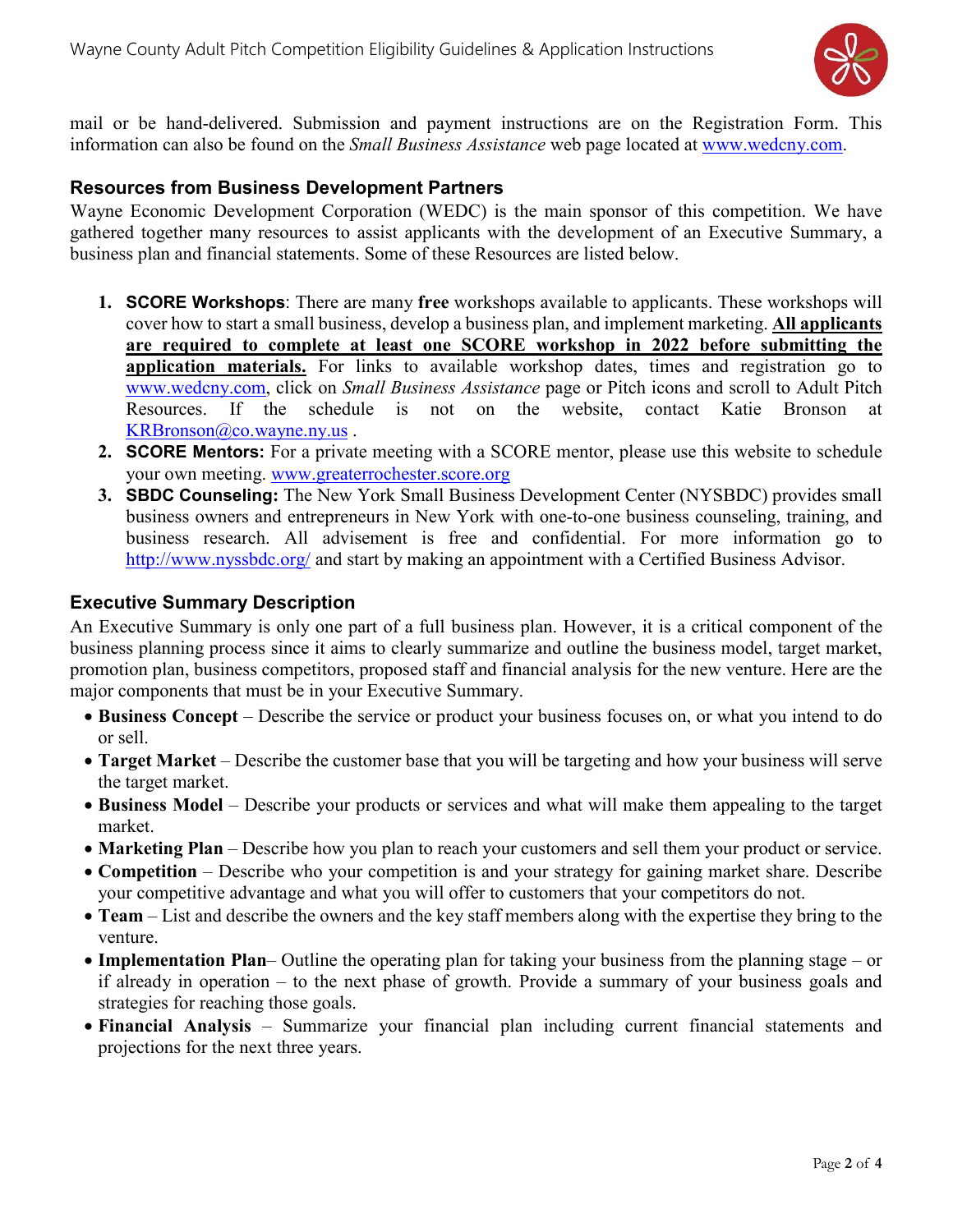

### **First Round Submissions and Final Round Presentations**

The First Round will consist of all eligible applications submitted by the deadline. Five or more applicants will be chosen from the first round as finalists to advance to the Final Round of the competition. Finalists will be notified by email in October and invited to present to a panel of judges in November. Finalist presentations are considered a public disclosure.

Each finalist applicants will have a few minutes to deliver a live "pitch" presentation and then answer questions from our panel of judges. We do not provide a template for presentations and PowerPoint Presentations are not allowed. Prototypes or product samples from your business, in any stage of completion (with the exception of alcoholic beverages), are allowed and encouraged.

#### **Judging of the First and Final Rounds**

Judging will occur in two rounds: the First Round and Final Round. The First Round Judges will critic all qualified business applicants in the first round. The judges will evaluate each applicant through a list of scoring criteria in which the judge assigns point values to each item and provides written comments. Five or more applicant teams will be chosen from the first round as finalists to advance to the Final Round of the competition.

When chosen to advance to the Final Round, the applicants will be expected to attend the live pitch event in November. Each finalist will be provided with the exact presentation details. Judging in the Final Round will be determined again through the judges' evaluation and individual scoring criteria. The Winner will be the startup business that the judges determine has the best chance for future long-term success. All decisions are final.

#### **The Prize**

The winning startup business applicant will be announced that evening, directly following the live pitch presentations, and the winning applicant will receive a \$20,000 cash award to *KickStart* their new business! There will be a prize of \$5,000 for the second place winner. Winners will be announced to the news media. Prior to receiving the prize money, the Prize winners are subject to creating a legal entity for this new business, are subject to entering into a grant disbursement agreement, and are subject to all WEDC disclosure and reporting requirements.

| <b>TIMELINE PROCESS</b>                         | <b>DATE</b>                  | <b>WHO THIS AFFECTS</b>                                                              |
|-------------------------------------------------|------------------------------|--------------------------------------------------------------------------------------|
| Application Deadline and required<br>materials. | 9/23/2022                    | Wayne County residents who have an eligible<br>new startup business in Wayne County. |
| First Round of Judging                          | $9/27/2022$ to<br>10/12/2022 | All eligible applications.                                                           |
| Notification of Finalists                       | Approx.<br>10/21/2022        | Top five or more applicants from First Round<br>only.                                |
| Live Pitch Competition Event                    | 11/2022 TBD                  | After the Finalists' short presentations, a<br>Winner will be announced that night.  |